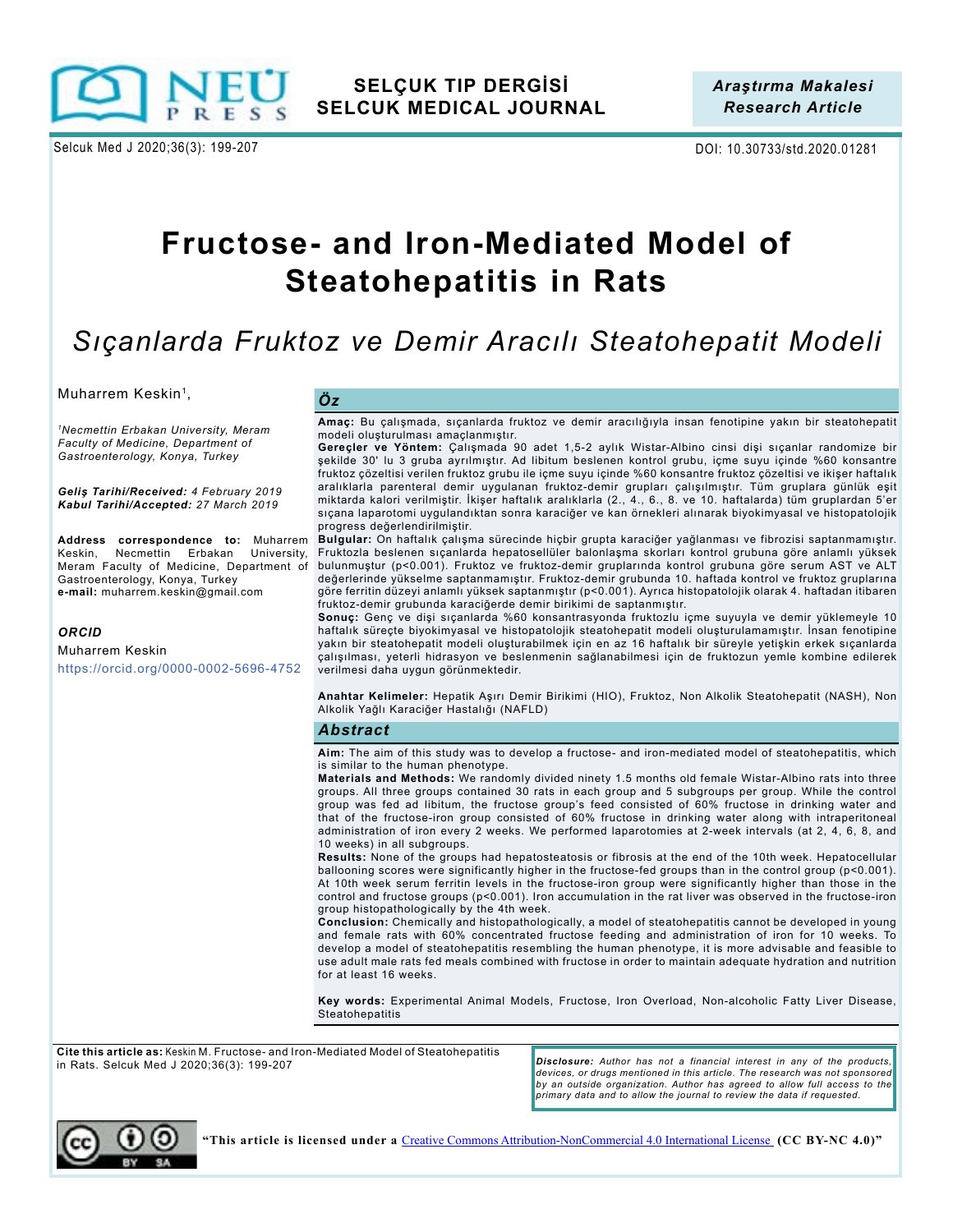## **INTRODUCTION**

Steatohepatitis may result in severe morbidities like liver cirrhosis and hepatocellular carcinoma. The prevalence of the disease gradually increases and pathogenesis has not yet been explained completely. Current knowledge cannot adequately explain the etiopathogenesis because there is a lack of accurate therapy.

Nonalcoholic fatty liver disease (NAFLD) has a wide spectrum: in association with or without fibrosis and cirrhosis, fat accumulation in the liver without inflammation or fibrosis (hepatosteatosis) and fat accumulation accompanying necroinflammation (steatohepatitis) (1, 2). Nonalcoholic steatohepatitis (NASH) is a disease characterized by hepatosteatosis, hepatocellular ballooning, inflammatory infiltration, Mallory bodies, megamitochondria and fibrosis as in alcoholic liver disease. Although there is not yet a full consensus about minimally necessary findings for the diagnosis of NASH; hepatosteatosis, hepatocellular ballooning, mixed mononuclear cell infiltration and coexistence of focal necrosis is required for the histological diagnosis of NASH (3).

Despite continuing efforts to constitute a model of steatohepatitis in animals similar to the human phenotype, it is not yet fully established. In animal models, increased consumption of high-fructose diets may increase insulin resistance, which impairs glucose tolerance and causes hyperinsulinemia, hypertriglyceridemia, and hypertension as shown in various studies. However, many of these experimental studies have been performed using high doses of fructose. In humans, there is no evidence of similar effects of fructose with consumption of physiological amounts. Endocrine and metabolic data support that increased dietary fructose may cause increased body weight, adiposity, insulin resistance and conditions related to diabetes and metabolic syndrome, however this assumption is still unproven in wide-ranging epidemiological studies with humans. Recent studies have shown that high fructose consumption causes fat storage in the abdominal region and the risk of chronic disease rose faster than expected (4). Acute negative effects of high fructose consumption lead to an increase in fatty tissue and accelerates the intake of more energy and may accelerate the development of insulin resistance in individuals in the long-term (5).

Transition metals such as iron and copper are involved in a variety of physiological conditions in the oxidation step. The liver is the primary organ affected by iron overload (3). Iron overload in the body occurs

in increased absorption of dietary iron, excessive vitamin C intake, during treatment with parenteral iron, hemoglobinopathies, pathological conditions such as hemolytic anemia and hemochromatosis (6). Why the iron accumulation causes hepatocellular damage is not precisely known but peroxidation of polyunsaturated fatty acids (PUFA) are thought to be the reason (7). Iron overload in hepatocytes enhances activation of phospholipase A2 and peroxidative damage occurs (8). Hepatic fibrosis and eventually cirrhosis develop (9).

In the present study, an experimental steatohepatitis model, which is very similar to human histological steatohepatitis formation, was investigated. In this experimental model, the intention is to combine fructose and iron in terms of their metabolic and free radical-forming properties. If a model of steatohepatitis is successfully developed in rats, many etiopathogenetic studies can be performed, which would aid in the development of therapy for steatohepatitis.

## **MATERIALS AND METHODS**

The study was conducted in the Laboratory of Biochemistry and Pathology at Ege University Faculty of Medicine Experimental Research Center. Our study has been approved by the Ege University Faculty of Medicine Ethics Committee of Animal Experiments and was performed in accordance with the rules of the ethics committee. In this study, a number of 90, 6 to 8-week-old female Wistar-Albino rats, weighing 39- 128 g and reproduced at Ege University Experimental Animal Reproduction Center, were used. We kept all of the rats in a humid atmosphere of 50-60%, at 12 hours' light and 22 to 24 °C room temperature conditions during the experiments. We placed 5 rats in each group with adequate amounts of drinking water, in separate cages and gave them standard rat chow. Rats were received 10 days before the study and they had a 10-day adaptation period.

## *Creating Groups and Performing Tests*

Ninety Wistar-Albino rats were randomly divided into three groups. All three groups contained 30 rats in each group and 5 subgroups per group: 2nd week group (5 rats), 4th week group (5 rats), 6th week group (5 rats), 8th week group (5 rats), and 10th week (10 rats). Initially, we planned to perform the study for a period of 12 weeks. However, due to an intake of high concentrated fructose as drinking water, high rates of morbidities and mortality occurred; to increase the power of statistical comparison of the most important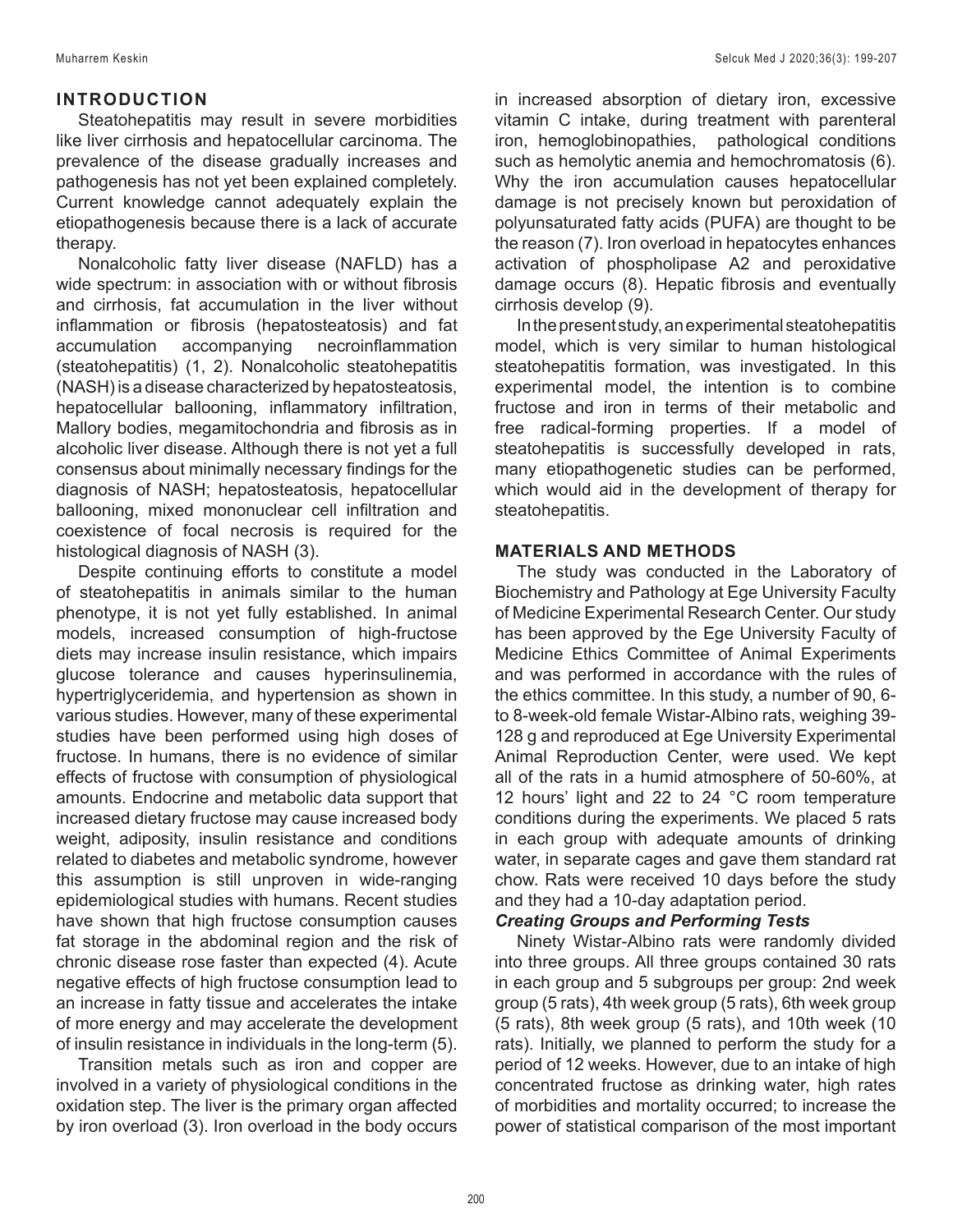groups of the 10th and 12th week we combined the 10th and 12th week groups to improve the success rate of statistical analysis of the experiment with 10 rats.

Group I (control,  $n = 30$ ): Rats were fed with standard chow and drank tap water; liver and serum samples were taken from 5 rats at two-week intervals (2, 4, 6, and 8 weeks) but 10 rats at 10th week.

Group II (fructose, n=30): Rats had an equal amount of daily caloric chow as same as in the control group and drank 60% concentrated fructose solution as drinking water; liver and serum samples were taken from 5 rats at two-week intervals (2, 4, 6, and 8 weeks) but 10 rats at 10th week.

Group III (iron-fructose, n=30): Rats had an equal amount of daily caloric chow as same as in the control group and drank 60% concentrated fructose solution as drinking water. We also administered iron intraperitoneally at two-week intervals; liver and serum samples were taken from 5 rats at two-week intervals (2, 4, 6, and 8 weeks) but from 10 rats at the 10th week.

The renewal of chow and drinking water were prepared daily in the morning between 09:00-10:00 hours. At the beginning of the study, we recorded the initial weight measurements of the rats and continued every week sequentially. We performed iron injections and calorie calculations according to the current weight of the rats. Iron injections were performed intraperitoneally in the form of ferric polymaltose (Ferrum Haussmann; 100 mg per ampules) diluted with saline (dosing 1 mg/kg) at the 1st, 3rd, 5th, 7th and 9th weeks. Fructose and iron applications started simultaneously in all groups. All subgroups as described before were sacrificed with two-week intervals by anesthesia of ketamine 50 mg/kg and xylazine 10 mg/kg administered intraperitoneally.

## *Liver and Blood Sampling*

We performed laparotomy with a midline incision under anesthesia. We sampled the maximum amount of blood from the inferior vena cava. Separated serum samples were analyzed on the same day for aspartate aminotransferase (AST), alanine aminotransferase (ALT), ferritin, and fasting serum glucose measurements. Right lobes of the liver were taken for histological examination.

## *Storage and Preparation of Samples*

Blood samples were centrifuged at 3000 rpm for 5 minutes. Serum was separated into portions and was kept in the freezer at -80  $^{\rm o}{\rm C}.$  The right lobes of the liver were stored in 5% formaldehyde for histopathological

examination.

## *Histopathologic Analysis Methods*

After fixation of liver samples, we created paraffin blocks and 5-μm thickness sections. We processed the specimens for histopathological examination with hematoxylin and eosin (H&E) and analyzed under the light microscope (the x100, the x200, and x400 magnification). In addition to routine staining in the liver tissues also iron deposits were stained with Prussian blue and evaluated. Histopathological samples were evaluated according to the Brunt criteria and total nonalcoholic fatty liver disease (NAFLD) score was calculated using the NASH Clinical Research Network Scoring System (10).

## *Statistical Analysis*

Statistical analyses were done using computer software "Statistical Package for Social Sciences V.19.0" (IBM Corp., Armonk, NY, USA) for Windows. Continuous variables were expressed as mean ± standard deviation. Normal distribution of the data was analyzed with one sample Kolmogorov-Smirnov test. For normally distributed parameters, one-way ANOVA test was used to test the significance of difference for more than two groups and Tukey's test was used for post hoc analysis. For non-normally distributed parameters, Kruskal Wallis test was used to test the significance of difference between more than two groups and intergroup comparisons were done using Mann-Whitney U test. Statistical significance for all analyses was defined as  $p < 0.05$ .

## **RESULTS**

The study was started with 90 rats but completed with 78 rats due to unexpected death of 12 rats during the study period.

## *Biochemistry Tests*

In addition to liver functions test as AST and ALT, fasting serum glucose (FSG) and ferritin levels were examined at weeks 2nd, 4th, 6th, 8th and 10th (Figure 1-4).

## *Biochemistry Tests–2nd Week*

Although AST and ALT levels were significantly different between groups, FSG and ferritin levels were not significantly different. AST levels of the fructoseiron group were significantly lower than the control group (p=0.021). ALT levels of fructose and fructoseiron groups were significantly lower than the control group.

## *Biochemistry Tests – 4th Week*

Comparison between the groups showed a significant difference only for the ferritin levels. Ferritin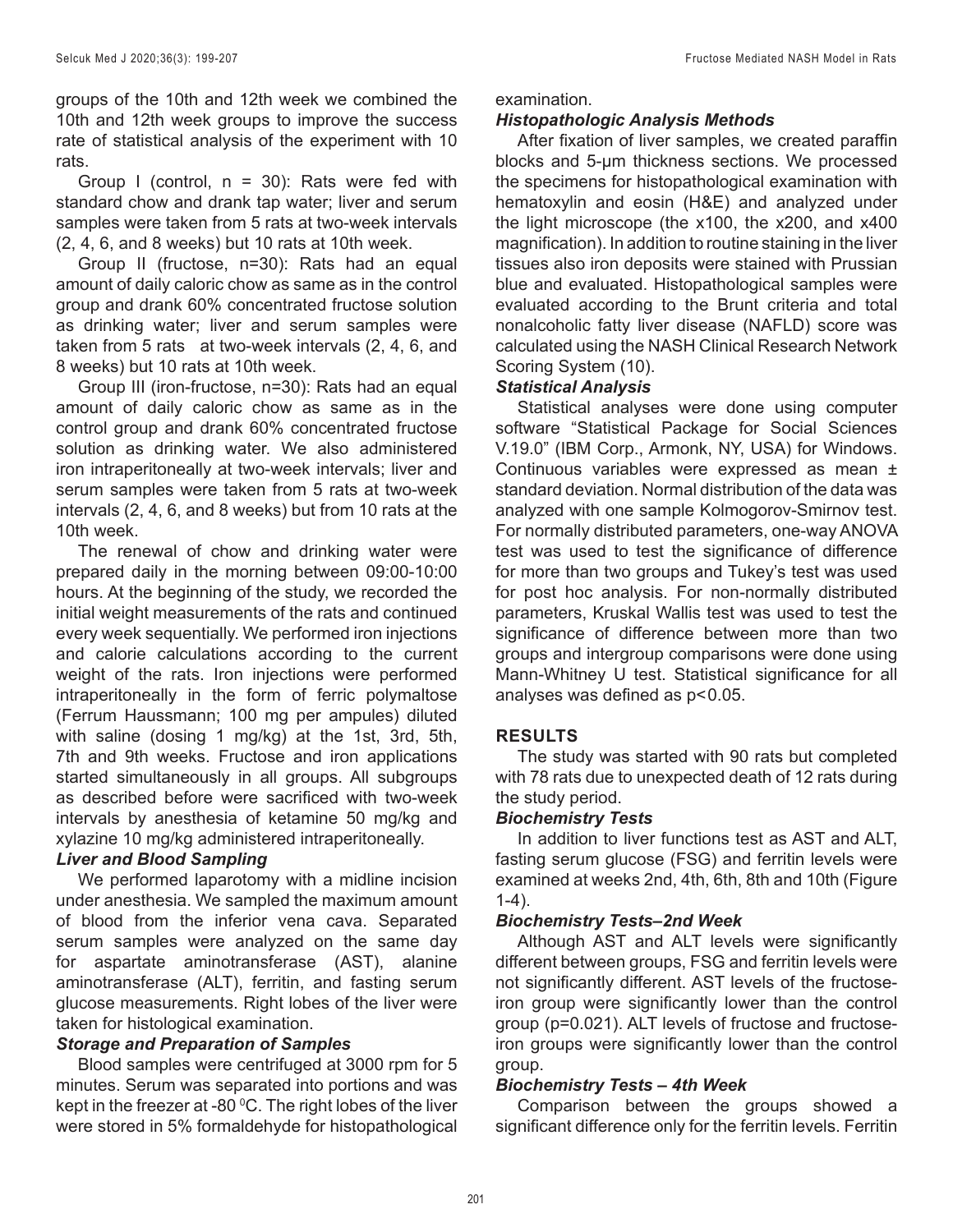

**Figure 1.** AST levels by weeks

levels of the fructose-iron group were significantly higher than both control and fructose groups (p=0.008 and p=0.018).

#### *Biochemistry Tests – 6th Week*

Comparison of the groups showed a significant difference only for the FSG levels of control and fructose-iron groups. Fasting serum glucose levels of the fructose-iron group were significantly higher than the control group (p=0.032).

## *Biochemistry Tests – 8th Week*

Comparison between the groups showed a significant difference for the ALT and ferritin levels. While ALT levels of the fructose-iron group were significantly lower than the control group (p=0.03), ferritin levels were significantly higher than both the control and fructose groups (both p<0.001).

## *Biochemistry Tests – 10th Week*

Comparison between the groups showed a significant difference for the ALT and ferritin levels. While ALT levels of the fructose-iron and fructose



**Figure 2.** ALT levels by weeks



**Figure 3.** Fastening serum glucose levels by weeks

group were significantly lower than the control group (p=0.001 and p=0.003), ferritin levels of the fructoseiron group were significantly higher than both the control and fructose groups (both p<0.001).

#### *Histopathologic Findings*

Histopathological steatohepatitis scores of liver samples were examined at weeks 2nd, 4th, 6th, 8th and 10th (Figure 5, 6).

#### *Histopathologic Findings–2nd Week*

While the comparison between the groups showed a significant difference for hepatocellular ballooning and NASH scores, there was no significant difference in scores of steatosis, lobular inflammation, fibrosis, and iron accumulation. Hepatocellular ballooning score and NASH scores of the fructose-iron group were significantly higher than the control group (both p=0.016).

#### *Histopathologic Findings – 4th Week*

While the comparison between the groups showed a significant difference for hepatocellular ballooning,



**Figure 4.** Ferritin levels by weeks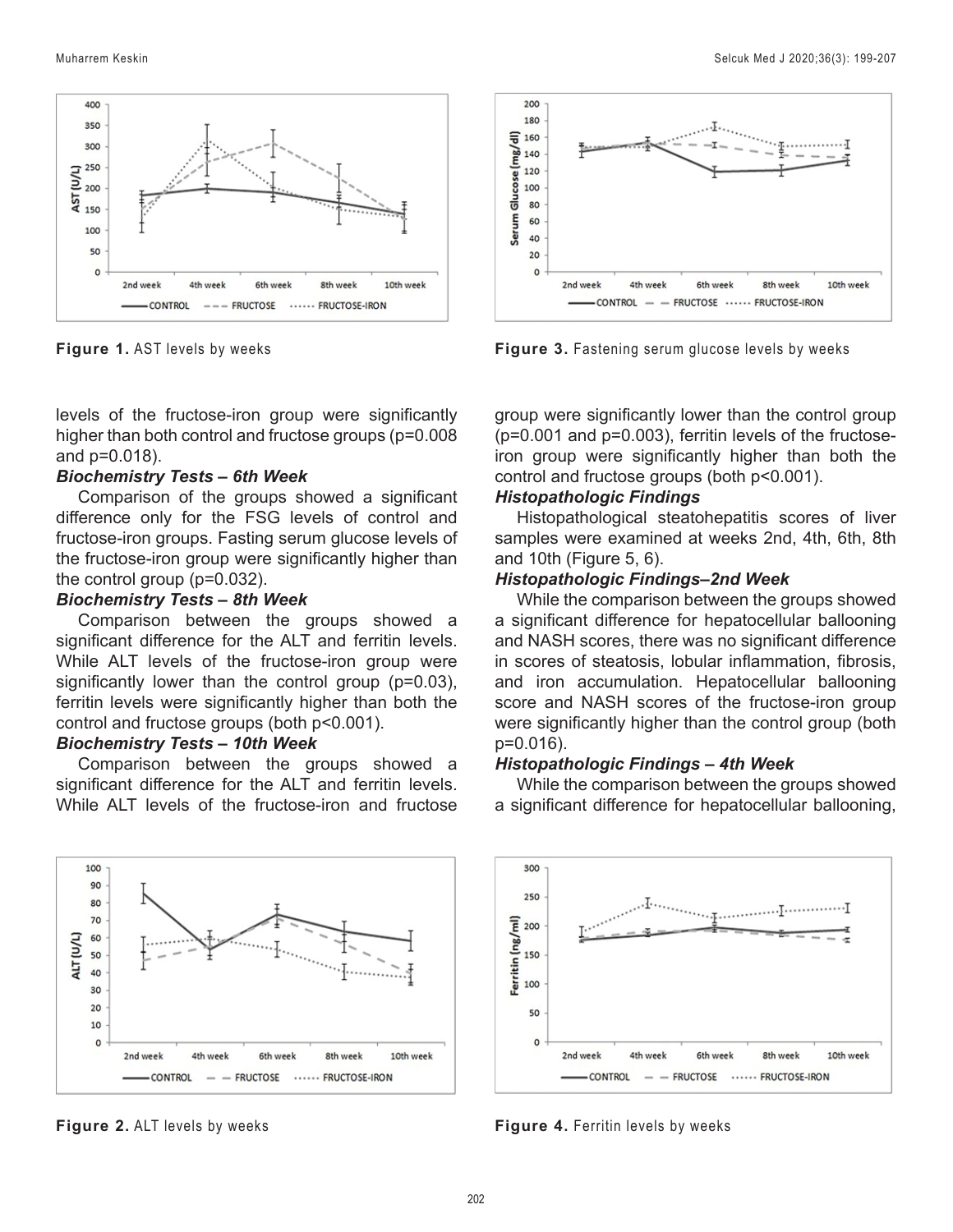

**Figure 5.** Median hepatocellular ballooning scores by weeks

iron accumulation and NASH scores, there was no significant difference in scores of steatosis, lobular inflammation, and fibrosis. A hepatocellular ballooning score of both the fructose and fructoseiron groups were significantly higher than the control group (p=0.008 and p=0.032). The NASH scores of the fructose group was significantly higher than the control group (p=0.016). Iron accumulation in the fructose-iron group was significantly more than both the control and fructose groups (both p=0.032).

#### *Histopathologic Findings – 6th Week*

While the comparison between the groups showed a significant difference for hepatocellular ballooning, iron accumulation and NASH scores, there was no significant difference in scores of steatosis, lobular inflammation, and fibrosis. A hepatocellular ballooning score of both the fructose and fructose-iron groups was significantly higher than the control group (p=0.032 and p=0.029). NASH score of the fructose-



**Figure 6.** Total median scores by weeks



**Figure 7.** Mean weights of rats by weeks

iron group was significantly higher than the control group (p=0.029). Iron accumulation in the fructoseiron group was significantly more than both the control and fructose groups (p=0.029 and p=0.016).

## *Histopathologic Findings – 8th Week*

While the comparison between the groups showed a significant difference for hepatocellular ballooning and iron accumulation, there was no significant difference in steatosis, lobular inflammation, fibrosis, and NASH scores. In a comparison of subgroups, the hepatocellular ballooning score of the fructose group was significantly higher than the control group (p=0.032).

#### *Histopathologic Findings – 10th Week*

While the comparison between the groups showed a significant difference for hepatocellular ballooning, iron accumulation and the NASH score; there was no significant difference in scores of steatosis, lobular



**Figure 8.** Fructose mediated hepatocellular ballooning in rat liver (H&E x100)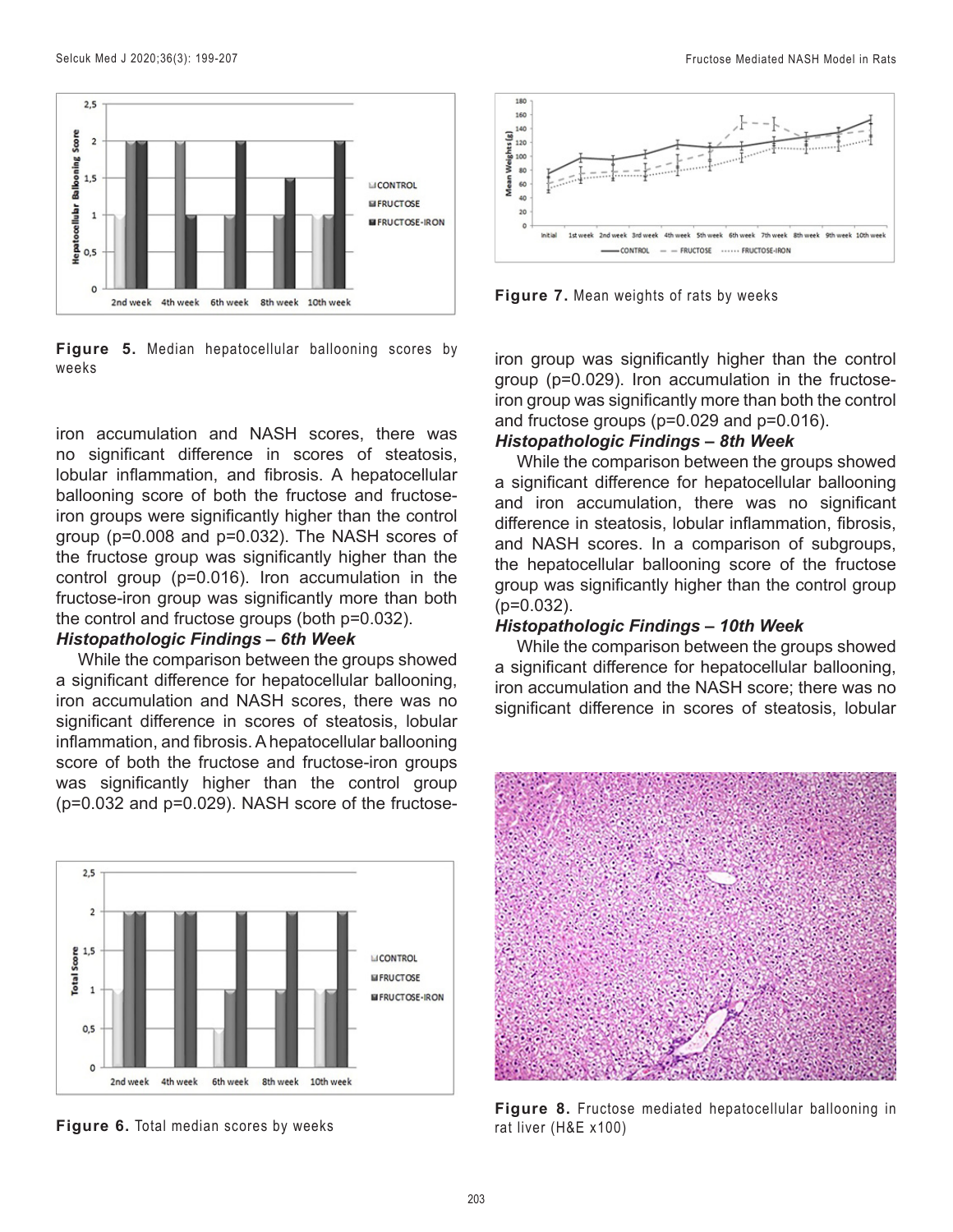

**Figure 9.** Fructose mediated hepatocellular ballooning in rat liver (H&E x200)

inflammation, and fibrosis. Hepatocellular ballooning, iron accumulation and NASH score of the fructoseiron group were significantly higher than both control and fructose groups (respectively p=0.027, p=0.027 and p<0.001). We depicted the weight course of the rats by weeks (Figure 7). Photos (Figure 8-10) show histopathological images.



**Figure 10.** Macroscopic image of rat liver after fructose and iron intake at the 10th week

#### **DISCUSSION**

Despite continuing efforts to constitute a model of steatohepatitis in animals similar to humans, the model is not fully established yet. In the present study, we investigated an experimental steatohepatitis model that is very similar to the human histological steatohepatitis formation. Our results showed that chemically and histopathologically, it is not possible to constitute of a model of steatohepatitis in the young and female rats with 60% concentrated fructose feeding and administration of iron within 10 weeks; we only observed hepatocellular ballooning as a finding of hepatocyte injury in fructose groups. Liver damage presents as apoptosis, lytic necrosis, and ballooning in histopathological examinations. Hepatocellular ballooning is characterized by a hepatocyte injury with intracellular liquid sequestration, a decrease in density of hepatocyte cytoplasm and swelling due to other toxic causes (11). According to the literature, during the NASH process, while hepatocellular ballooning is establishing, significant disruptions and disturbances also occur in cellular structures such as intermediate cytoskeleton filaments, lipid droplets, and the endoplasmic reticulum, (12). Histopathological examination of fructose and fructose-iron groups, after the 4th week showed only hepatocellular ballooning without steatosis, inflammation and fibrosis. This histopathological finding indicates that hepatocellular ballooning alone is not adequate for progression to steatohepatitis.

Several studies have been done to evaluate the different types of high fructose diet on the liver. In these studies, fructose was used as multi-variable diets in the drinking water, fat-rich mixtures, free hexose, sucrose and the oil-rich corn syrup (13). Histologically a steatohepatitis model could be established in a mutant or non-mutant mice with methionine-cholinedeficient (MCD) diet, which causes macrovesicular steatosis, lobular inflammation, pericellular, and perisinusoidal fibrosis as mimicking severe NASH.

C57B16 mouse fed with high-calorie, substantially medium-chain saturated fatty acids and fructoserich diet had phenotypic obesity, insulin resistance, increased hepatic oxidative stress and most of all human NASH phenotype like steatosis with significant hepatic inflammation and marked fibrosis after 16 weeks (14). Ackerman et al. reported macrovesicular and microvesicular steatosis in Sprague-Dawley rats that fed with fructose-rich diet (60% fructose) (15). Kawasaki et al. reported significant macrovesicular steatosis and interlobular inflammation in rat livers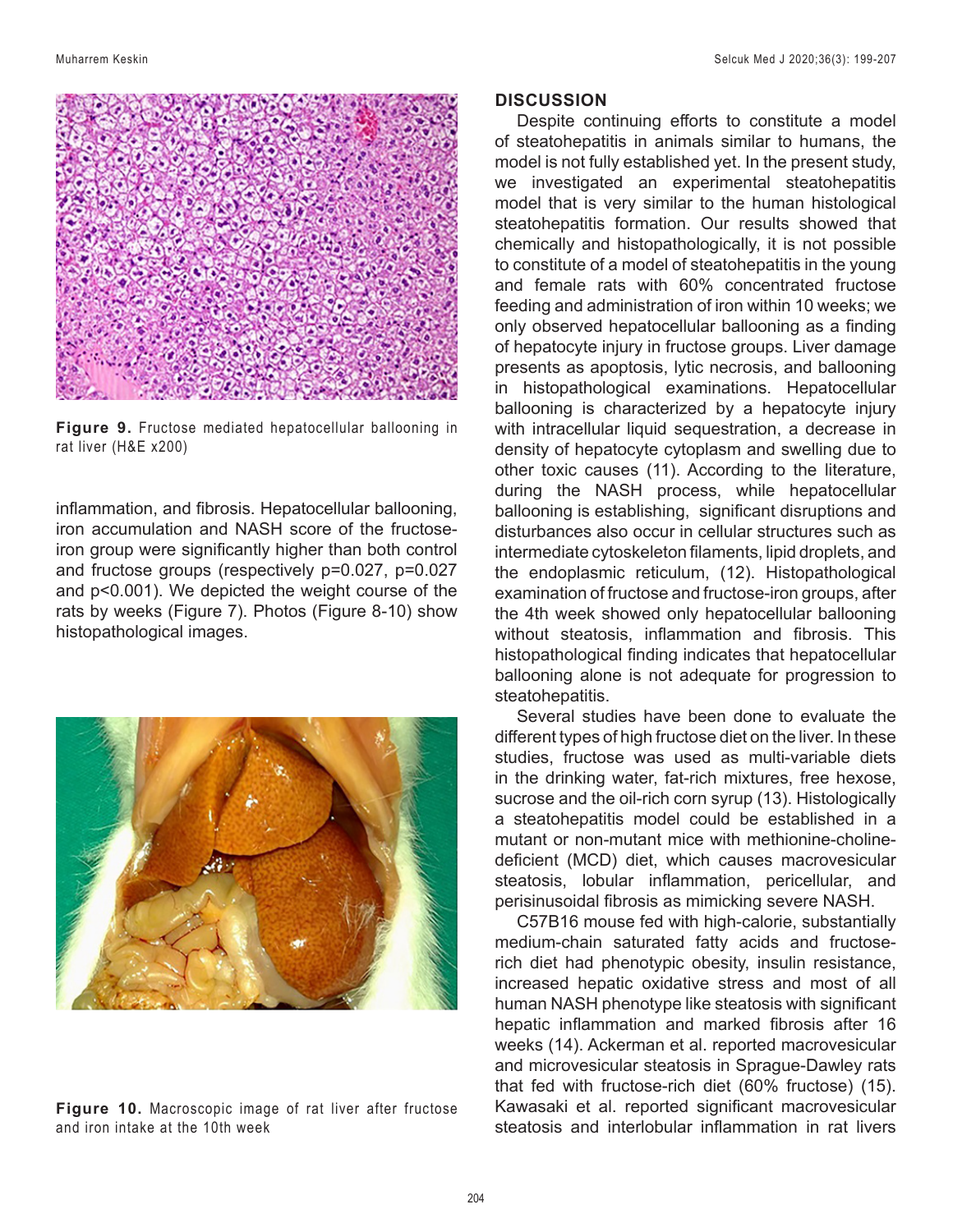which fed for 5 weeks with fructose-rich diet (70% fructose) (16). In the study performed by Armutcu et al., livers of Wistar-Albino rats that fed for 10 days with fructose enriched drinking water (10%fructose) established macrovesicular and microvesicular steatosis but no inflammation (17). Fructose-rich diets are more suitable for NASH models rather than fat-rich diets (16). Different types of high-fructose diets have different metabolic effects, which suggest the involvement of genetic factors. The differences between species as well as depending on gender and age-related factors, metabolic side effects of fructose are less in females than males and also less in young people than elderly (18, 19). High fat and high fructose diet fed rat livers have increased iron accumulation, suggesting an underlying increased consumption of fructose similarly as in NAFLD patients' liver biopsy samples (20). To establish hepatic iron overload (HIO) in mouse models, iron supplement and intraperitoneal administration of iron can be used and clinically represents similarities with HIO (21). All these observations increase the suspicion of the contribution of fructose to NASH and show that fructose not only stimulates hepatic de novo lipogenesis but also does it by triggering inflammation in the liver.

According to the literature experimental models of fatty liver made by fructose is composed through a long process between 2 to 24 weeks (17, 22). A process of average at least 4-6 weeks should continue depending on the diet for the start of the findings in the liver as steatosis. As the duration of feeding increases the clinical findings changes from NAFLD to NASH but currently, there is not a suitable model of the natural pathogenesis of NASH. Existing models of NASH are formed in mutant subjects or in subjects fed with fat-rich, fructose-rich or MCD diets that are not physiological regimens. Current experimental models for NASH usually have single time zone therefore biochemical and histopathological changes and temporal interactions occurring during the course of NASH pathogenesis cannot be evaluated in these models.

In the current study we intended to create a model like human NASH phenotype; therefore, we studied in non-mutant Wistar-Albino rats. The daily intake total amount of energy was equal in both the fructose and control groups to achieve a metabolic balance between the groups in order to exclude the steatosis due to a high-energy intake. We did an examination of all groups at two-week intervals to be able to identify the initial term and progression of steatosis and then the when and how the development of findings of expected NASH started.

NASH patients have higher levels of transaminases than normal however in the present study AST and ALT levels were low (no statistical difference) compared to the control group in fructose and fructose-iron groups in all sections which are exactly an opposite situation than expected. Since there is no literature data known that fructose or iron has an effect of reducing the transaminase levels it is considered to be clinically irrelevant. Moreover, at the end of 10 weeks, the inability to obtain an expected ALT elevation in the fructose and fructose-iron groups suggests that the model of NASH has not been established.

Measurement of insulin and fasting serum glucose levels was planned to determine the metabolic effects of fructose but insulin levels could not be measured for technical reasons; we were only able to measure and record the fasting serum glucose levels. During the follow-up only at the 6th week, FPG levels of the fructose-iron group were higher than the control group (p=0,038); these findings suggest that the expected insulin resistance has not been established, therefore adequate metabolic dysfunction and as a first step of steatohepatitis, hepatic insulin resistance have not been established in the fructose and fructose-iron groups.

In our study, fructose feeding in drinking water, especially when administered at a high concentration such as a 60% fructose, after 2 weeks resulted in a decrease in fluid intake of rats and consequently led to partial dehydration, therefore adequate nutrition and hydration could not have been achieved. This condition resulted in growth retardation of the rats and also the desired increase in body mass couldn't be reached. As stated before, initially, we planned to perform the study for a period of 12 weeks. However, due to the intake of high concentrated fructose, high rates of morbidities and mortality occurred. To increase the power of statistical comparison of the most important groups of the 10th and the 12th week we combined the 10th and 12th week groups to improve the success rate of statistical analysis of experiment with 10 rats. Nevertheless, it is more feasible that a process will need at least 16 weeks in order to create an ideal model of steatohepatitis. Pellets combined with fructose for feeding in order to ensure adequate hydration and nutrition in rats seems more appropriate.

Younger age and female gender are negative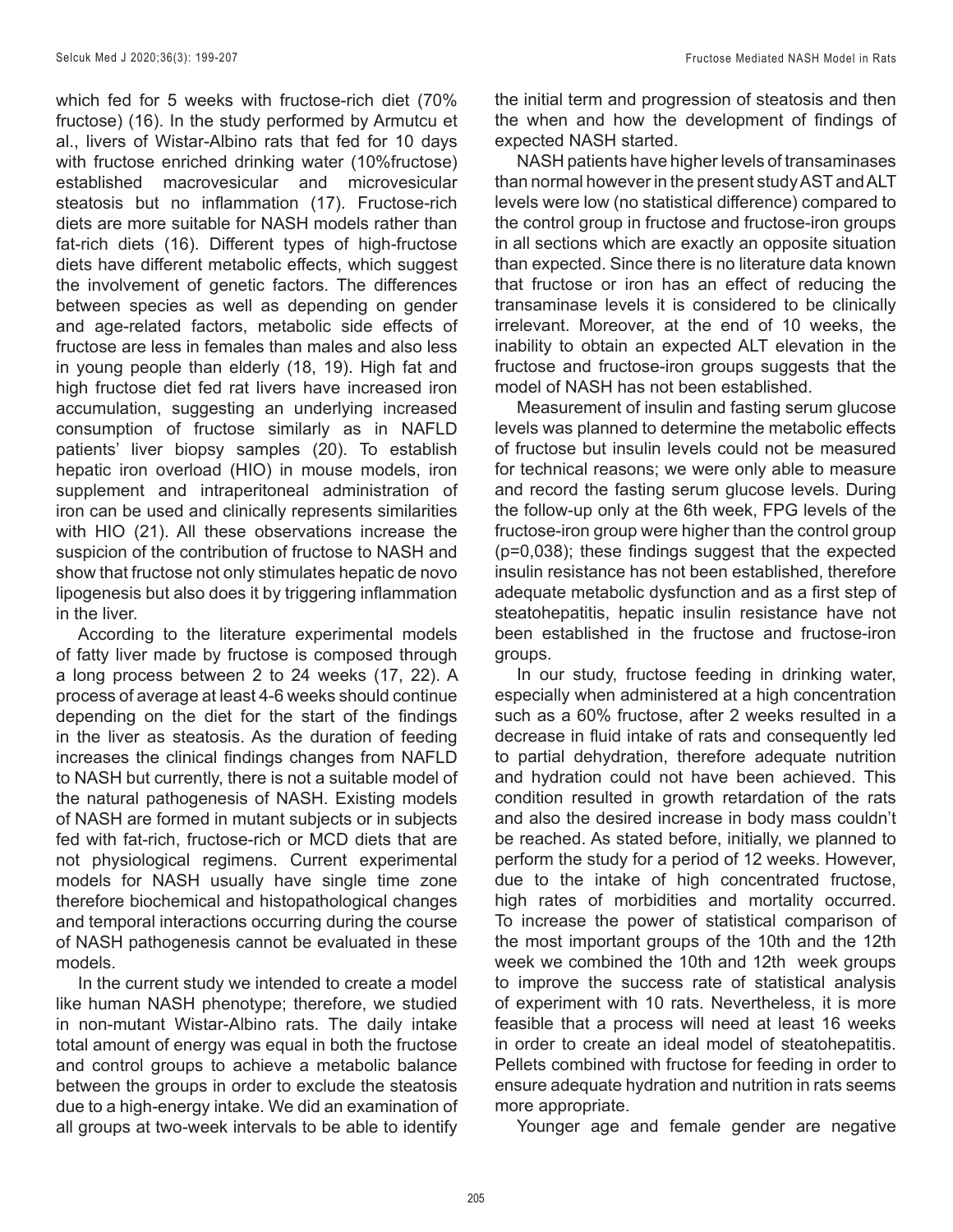Muharrem Keskin Selcuk Med J 2020;36(3): 199-207

factors to establish a model of steatohepatitis in rats (18, 19). NAFLD development probability significantly increases with body mass index in a direct proportion (23). Therefore, we conclude that it is more difficult to develop steatohepatitis in young and female rats with lower body mass indices. However, in our study, the age and gender of the rats are considered as negative factors to establish NASH models.

To check whether the adequate HIO levels have been achieved or not, ferritin levels were monitored in the groups. According to our results, it is possible to postulate that adequate HIO is achieved since ferritin levels of the fructose-iron group was significantly higher than both control and fructose groups at 8th and 10th weeks (p<0.001). This iron overload was also confirmed in the iron-fructose group with histopathological results starting in the 4th week and beyond. Therefore, in the fructose-iron group, oxidative stress and inflammation symptoms associated with excess iron accumulation should be expected. In spite of the failure to obtain sufficient steatosis with fructose, iron overload is achieved, but it is thought that we could not obtain the effects and oxidative stress of iron overload-associated inflammation. In other words, if we could have adequate steatosis with fructose to provide the first step in the pathogenesis of NASH (insulin resistance and steatosis) oxidative stress and associated effects of iron accumulation could be detected (24).

In conclusion, current study has shown that, chemically and histopathologically a model of steatohepatitis could not be constituted in young, female rats fed with 60% concentrated fructose in drinking water for 10 weeks. We observed some histopathological changes such as hepatocellular ballooning in liver samples of fructose fed rats showing that fructose-induced liver damage has occurred to some extent. However, progression to steatohepatitis did not occur in these rats indicating that hepatocellular ballooning alone is not sufficient for the development of NASH. Histopathological examinations of rat livers revealed that significant iron accumulation begins at 4th weeks by intraperitoneal administration of iron. To constitute a model of steatohepatitis similar to the human phenotype, it is more advisable and feasible to study with adult male rats fed by meals combined with fructose in order to maintain adequate hydration and nutrition within at least 16 weeks of a period or more.

*Conflict of interest: Author declares that there is no conflict of* 

*interest between the authors of the article.*

*Financial conflict of interest: Author declares that he did not receive any financial support in this study.*

*Address correspondence to: Muharrem Keskin, Necmettin Erbakan University, Meram Faculty of Medicine, Department of Gastroenterology, Konya, Turkey Tel: +905552242474 e-mail: muharrem.keskin@gmail.com*

#### **REFERENCES**

- 1. Matteoni CA, Younossi ZM, Gramlich T, et al. Nonalcoholic fatty liver disease: A spectrum of clinical and pathological severity. Gastroenterology 1999;116:1413-9.
- 2. Falck-Ytter Y, Younossi ZM, Marchesini G, et al. Clinical features and natural history of nonalcoholic steatosis syndromes. Semin Liver Dis 2001;21:17-26.
- 3. Angulo P, Lindor KD. Non-alcoholic fatty liver disease. J Gastroenterol Hepatol 2002;17 Suppl:S186-90.
- 4. Stanhope KL, Havel PJ. Fructose consumption: Potential mechanisms for its effects to increase visceral adiposity and induce dyslipidemia and insulin resistance. Curr Opin Lipidol 2008;19:16-24.
- 5. Elliott SS, Keim NL, Stern JS, et al. Fructose, weight gain, and the insulin resistance syndrome. Am J Clin Nutr 2002;76:911- 22.
- 6. Hoffman R, Benz EJ, Shattil SJ, et al. Hematology: Basic principles and practice. In: Brittenham GM, ed. Disorders of iron metabolism: Iron deficiency and overload. 3rd ed. New York: Churchill Livingstone; 2000:397-428.
- 7. Hershko C, Link G, Cabantchik I. Pathophysiology of iron overload. Ann NY Acad Sci 1998;850:191-201.
- 8. Beckman JK, Borowitz SM, Burr IM. The role of phospholipase a activity in rat liver microsomal lipid peroxidation. J Biol Chem 1987;262:1479-84.
- 9. Bataller R, Brenner DA. Liver fibrosis. J Clin Invest 2005;115:209-18.
- 10. Brunt EM, Janney CG, Di Bisceglie AM, et al. Nonalcoholic steatohepatitis: A proposal for grading and staging the histological lesions. Am J Gastroenterol 1999;94:2467-74.
- 11. Burt AD, Mutton A, Day CP. Diagnosis and interpretation of steatosis and steatohepatitis. Semin Diagn Pathol 1998;15:246-58.
- 12. Lackner C. Hepatocellular ballooning in nonalcoholic steatohepatitis: The pathologist's perspective. Expert Rev Gastroenterol Hepatol 2011;5:223-31.
- 13. Bizeau ME, Pagliassotti MJ. Hepatic adaptations to sucrose and fructose. Metabolism 2005;54:1189-201.
- 14. Kohli R, Kirby M, Xanthakos SA, et al. High-fructose, medium chain trans fat diet induces liver fibrosis and elevates plasma coenzyme Q9 in a novel murine model of obesity and nonalcoholic steatohepatitis. Hepatology 2010;52:934-44.
- 15. Ackerman Z, Oron-Herman M, Grozovski M, et al. Fructoseinduced fatty liver disease: Hepatic effects of blood pressure and plasma triglyceride reduction. Hypertension 2005;45:1012-8.
- 16. Kawasaki T, Igarashi K, Koeda T, et al. Rats fed fructoseenriched diets have characteristics of nonalcoholic hepatic steatosis. J Nutr 2009;139:2067-71.
- 17. Armutcu F, Coskun O, Gurel A, et al. Thymosin alpha 1